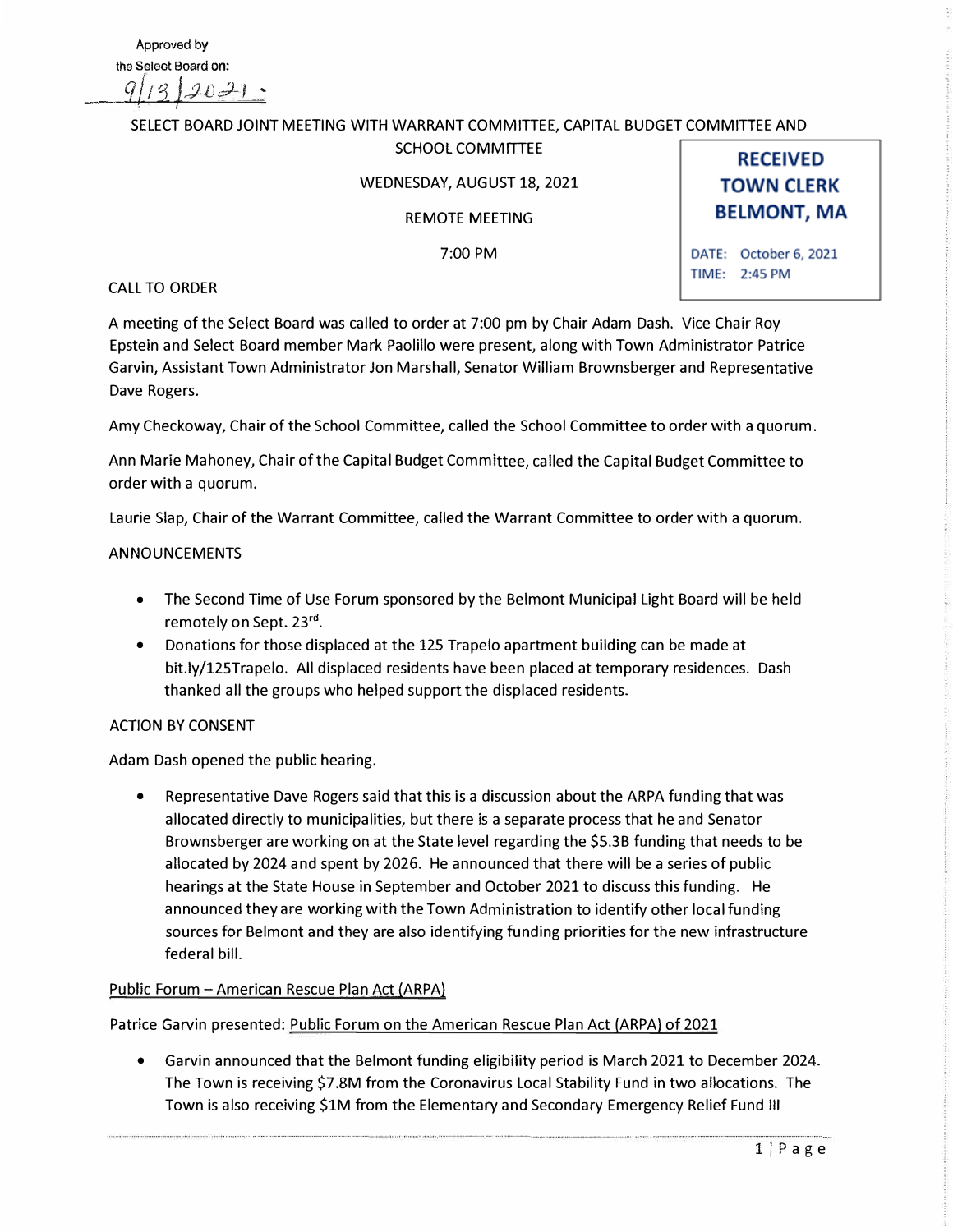(ESSER) III. Funds do not need Town Meeting appropriation.

Eligible uses for ARPA funding:

1. Public Health expenditures and negative impact from COVID, ie, medical expenses and mitigation efforts for businesses, households and the public sector.

- 2. Replace lost public sector revenues. The Town has calculated \$5M in COVID lost revenues.
- 3. Provide premium pay for essential workers.

4. Investment in water sewer and broadband infrastructure.

- Garvin said her presentation tonight will focus on categories 1 and 2 above.
- ARPA funding comes in two allocations: \$2.8M for Direct Municipal Allocation and \$5M for  $\bullet$ County Allocation. Town received the direct municipal portion of \$1.3M on July 1, 2021. We anticipate the second allocation in July 2022. The Town recently received \$2.5M of the County Allocation. The second County Allocation is anticipated August 2022. This federal funding should not be used to fund recurring expenses.
- FY21 expenses were covered by last year's ESSER and CARES Act funding for Town and schools. Since we used these funds in FY21, it was decided that no ARPA funds will be used in 2021 for COVID related expenses. Free Cash certification will be reported soon.
- The FY22 budget did not include COVID related expenses. The Town is looking to identify onetime COVID related expenses outside of the FY22 and FY23 budget. The biggest need is to address the anticipated FY23 structural deficit of \$6 to \$8M.
- For FY22 and FY23 the potential uses of ARPA money have been identified as: Testing/vaccines, cleaning and ventilation improvement, senior outreach, personnel costs, capital discretionary, affordable housing, high school building project, and business relief.

Superintendent Phelan presented: FY22 Federal ESSER II and III budget proposal

- Prioritizations for funding use are: academic recovery, mental health recovery, equity for underserved students, professional development.
- The amount of federal funding received by Belmont Public Schools:
	- ESSER II \$456,001 (must be expended by  $9/30/23$ )
	- ESSER III 1,002,359 (must be expended by  $9/30/24$ )
	- There are two potential strategies for expenditure:  $\bullet$ 
		- o Option 1: Two-year plan to expend all the ESSER II and III funding equally in FY22 and FY23.
		- Option 2: One-year plan to expend the full amount of ESSER funds in FY22. If Town  $\circ$ needs funds from schools in FY23, then schools would expend total \$1.4M in ESSER II and III in FY22.
	- A COVID Parking Lot budget was identified for potential spending needs. Some of the needs  $\bullet$ identified were: Tents for expanded lunch space, COVID testing, booster shots, PPE and filters for ventilation, services for hospital or home-bound students, and additional technology specialists. Total amount: \$978,175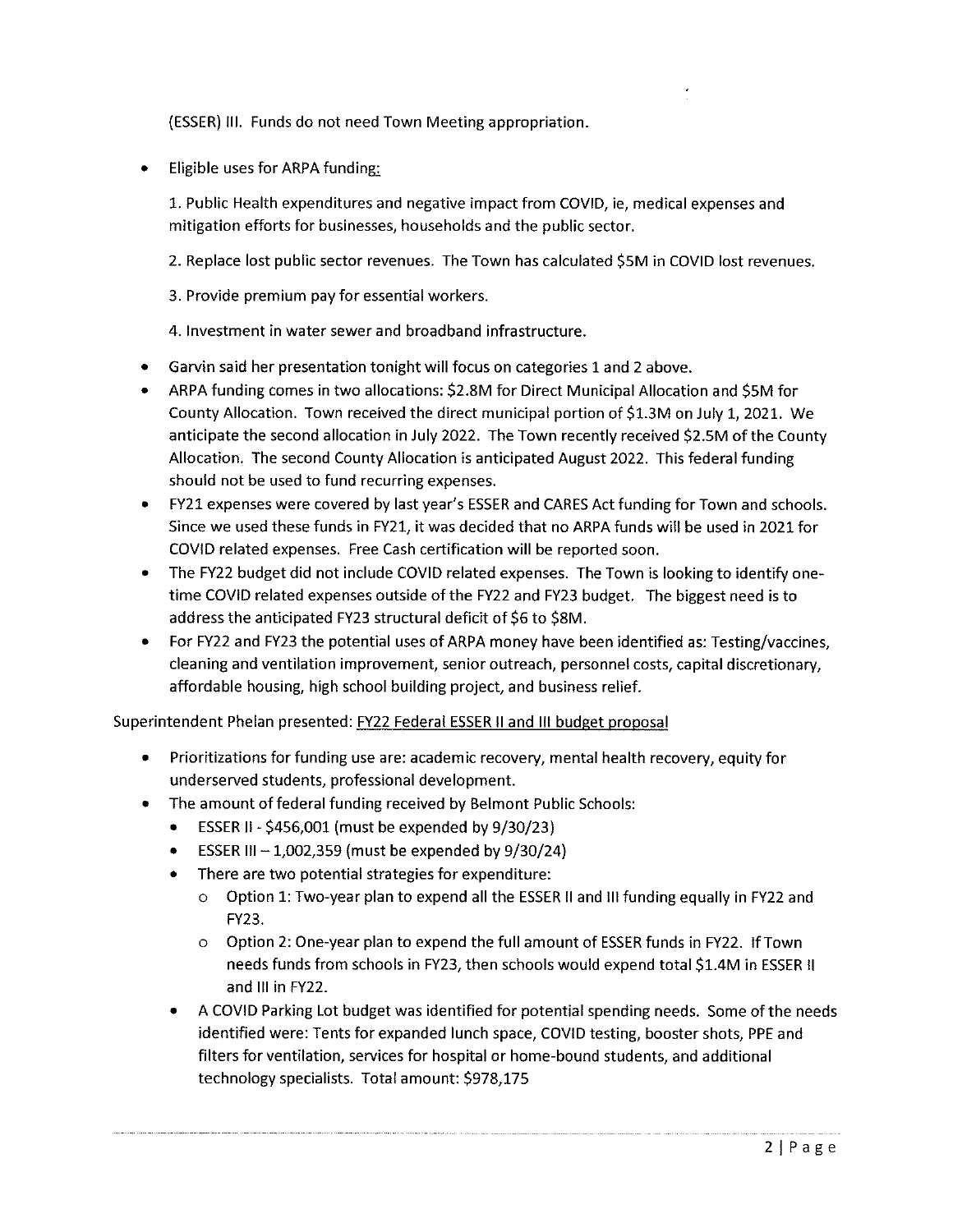- The ESSER II grant application included: Summer 2021 academic recovery costs, two Social  $\bullet$ Workers, two math specialist, professional development for staff. Total funding: \$456,001.
- The ESSER III grant application included: Academic recovery costs, additional nurse, technology integration specialist, two para-professionals for METCO, two social workers for high school and Chenery, transitional educator to support high school students with mental health needs, and substitute teachers. Total funding: \$1,002,359.
- These costs could be expended in a one- or two-year program based on the needs of the Town. These are all temporary positions that will not be recurring items in operating budgets.

Dash opened up the discussion to committee members:

Jenny Fallon asked why personnel and contract negotiations could be included as one-time funding item, rather than ongoing since they are personnel related?

Garvin replied that the FY22 budget had to be reduced due to override so one-time revenues needed to be identified to sustain the FY23 service budget. The only funds available were free cash or ARPA money. After discussion with committee members, ARPA money was designated to be used to cover the FY23 structural deficit.

Jack Weiss said it seems that Garvin is saying that ARPA money is being used for recurring expenses to avoid incurring those losses next year.

Garvin replied that due to the pandemic we had less revenue so they are using relief funds to cover that temporary situation.

Laurie Slap said we are going to have to keep FY24 budget in plain sight. She said they will be using the new modeling software to keep on top of future budget needs.

Dash opened the meeting to public comments:

#### PUBLIC COMMENTS:

Bill Anderson asked if it was fair to say that the FY23 budget exceeds available and projected revenues?

Garvin replied there is money in stabilization accounts. She said the Town needs to further evaluate the budget before they determine the free cash amount that can be used.

Sean Murphy asked if slides could be put in a pdf file and posted online.

Jon Marshall said he would do that ASAP.

Michael McNamara, Town Meeting member, said he would like to see funds used to offset some costs for needy residents and support for small businesses.

Supt. Phelan answered McNamara said last year a free lunch was supplied to all students. Next year, working with state and federal government, there will also be free breakfast and lunch.

Kathryn Venzke, owner of Helena's clothing store, and member of Belmont Economic Development Committee, reported that the Economic Development Committee sent a letter to the Select Board to